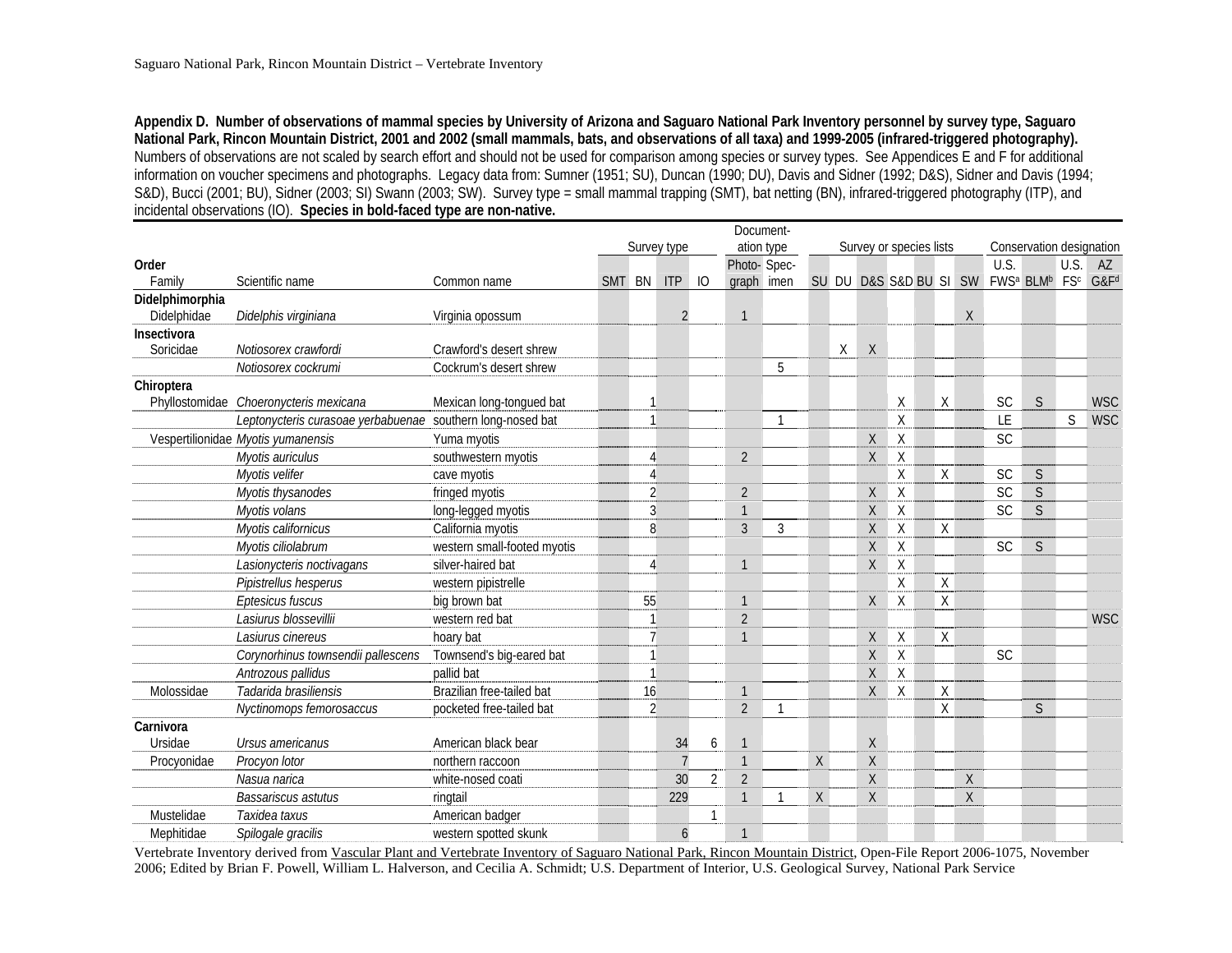|              |                            | Document-                               |                |    |                |                  |                |                |                    |                    |                         |  |                        |              |                                   |                          |                 |                  |  |  |  |  |  |  |  |
|--------------|----------------------------|-----------------------------------------|----------------|----|----------------|------------------|----------------|----------------|--------------------|--------------------|-------------------------|--|------------------------|--------------|-----------------------------------|--------------------------|-----------------|------------------|--|--|--|--|--|--|--|
|              |                            |                                         | Survey type    |    |                |                  |                | ation type     |                    |                    | Survey or species lists |  |                        |              |                                   | Conservation designation |                 |                  |  |  |  |  |  |  |  |
| Order        |                            |                                         |                |    |                |                  |                | Photo- Spec-   |                    |                    |                         |  |                        |              | U.S.                              |                          | U.S.            | AZ               |  |  |  |  |  |  |  |
| Family       | Scientific name            | Common name                             | <b>SMT</b>     | BN | <b>ITP</b>     | IO               | graph imen     |                |                    |                    |                         |  | SU DU D&S S&D BU SI SW |              | FWS <sup>a</sup> BLM <sup>b</sup> |                          | FS <sup>c</sup> | G&F <sup>d</sup> |  |  |  |  |  |  |  |
| Mephitidae   | Mephitis mephitis          | striped skunk                           |                |    | 165            | $7\overline{ }$  | $\overline{1}$ |                |                    |                    | $\sf X$                 |  |                        | $\mathsf X$  |                                   |                          |                 |                  |  |  |  |  |  |  |  |
|              | Mephitis macroura          | hooded skunk                            |                |    | 185            | $\mathbf{1}$     | $\mathbf{1}$   |                |                    |                    |                         |  |                        | Χ            |                                   |                          |                 |                  |  |  |  |  |  |  |  |
|              | Conepatus mesoleucus       | white-backed hog-nosed skunk            |                |    | 27             | $\mathbf{1}$     | $\mathbf{1}$   |                |                    |                    |                         |  |                        | X            |                                   |                          |                 |                  |  |  |  |  |  |  |  |
| Canidae      | Canis familiaris           | feral dog                               |                |    | $\overline{4}$ |                  | $\mathbf{1}$   |                |                    |                    |                         |  |                        |              |                                   |                          |                 |                  |  |  |  |  |  |  |  |
|              | Canis latrans              | coyote                                  |                |    | 120            | 4                | $\mathbf{1}$   |                | X                  | $\mathsf{X}$       | X                       |  |                        | Χ            |                                   |                          |                 |                  |  |  |  |  |  |  |  |
|              | Urocyon cinereoargenteus   | common gray fox                         |                |    | 1029           | 11               |                | $\mathbf{1}$   | $\mathsf{X}% _{0}$ |                    | $\sf X$                 |  |                        | $\mathsf X$  |                                   |                          |                 |                  |  |  |  |  |  |  |  |
| Felidae      | Felis catus                | feral cat                               |                |    |                |                  | $\mathbf{1}$   |                |                    |                    |                         |  |                        |              |                                   |                          |                 |                  |  |  |  |  |  |  |  |
|              | Puma concolor azteca       | mountian lion                           |                |    | 75             | $\boldsymbol{9}$ | $\mathbf{1}$   |                |                    |                    | Χ                       |  |                        | X            |                                   |                          |                 |                  |  |  |  |  |  |  |  |
|              | Lynx rufus                 | bobcat                                  |                |    | 57             | $\overline{3}$   | $\overline{2}$ |                | X                  | $\chi$             | $\sf X$                 |  |                        | $\mathsf X$  |                                   |                          |                 |                  |  |  |  |  |  |  |  |
| Rodentia     |                            |                                         |                |    |                |                  |                |                |                    |                    |                         |  |                        |              |                                   |                          |                 |                  |  |  |  |  |  |  |  |
| Sciuridae    | Spermophilus variegatus    | rock squirrel                           |                |    | 15             | 9                | $\mathbf{1}$   |                |                    | X                  | $\chi$                  |  |                        | Χ            |                                   |                          |                 |                  |  |  |  |  |  |  |  |
|              | Spermophilus tereticaudus  | round-tailed ground squirrel            |                |    | $\mathbf{1}$   |                  | $\mathbf{1}$   |                |                    | Χ                  |                         |  |                        |              |                                   |                          |                 |                  |  |  |  |  |  |  |  |
|              | Ammospermophilus harrisii  | Harris' antelope squirrel               |                |    | $\overline{7}$ | 4                | $\mathbf{1}$   |                |                    | $\mathsf{X}$       |                         |  |                        | Χ            |                                   |                          |                 |                  |  |  |  |  |  |  |  |
|              | Neotamias dorsalis         | cliff chipmunk                          | 39             |    |                | 16               |                |                | $\mathsf{X}$       |                    | Χ                       |  |                        | $\mathsf X$  |                                   |                          |                 |                  |  |  |  |  |  |  |  |
|              | Sciurus aberti             | Abert's squirrel                        | $\mathbf{1}$   |    | 9              | $\overline{7}$   | $\mathbf{1}$   |                |                    |                    | $\sf X$                 |  |                        |              |                                   |                          |                 |                  |  |  |  |  |  |  |  |
|              | Sciurus arizonensis        | Arizona gray squirrel                   |                |    | $\overline{3}$ | $\mathbf{1}$     | $\mathbf{1}$   |                |                    |                    | $\overline{X}$          |  |                        |              | <b>SC</b>                         |                          |                 |                  |  |  |  |  |  |  |  |
| Geomyidae    | Thomomys bottae            | Botta's pocket gopher                   |                |    |                | $\mathbf{1}$     |                | $\mathbf{1}$   |                    | X                  | $\mathsf{X}$            |  |                        | X            |                                   |                          |                 |                  |  |  |  |  |  |  |  |
| Heteromyidae | Perognathus amplus         | Arizona pocket mouse                    |                |    |                |                  |                |                |                    | X                  |                         |  | X                      |              |                                   |                          |                 |                  |  |  |  |  |  |  |  |
|              | Chaetodipus penicillatus   | Sonoran Desert pocket mouse             | 42             |    |                |                  |                | $\mathfrak{Z}$ |                    | $\mathsf{X}$       |                         |  | X                      | $\mathsf X$  |                                   |                          |                 |                  |  |  |  |  |  |  |  |
|              | Chaetodipus intermedius    | rock pocket mouse                       | 115            |    |                |                  |                | $\mathbf{1}$   |                    | $\sf X$            |                         |  | $\mathsf{X}$           | $\mathsf X$  | <b>SC</b>                         |                          |                 |                  |  |  |  |  |  |  |  |
|              | Chaetodipus baileyi        | Bailey's pocket mouse                   | 13             |    |                |                  |                |                |                    | $\mathsf{X}% _{0}$ | $\mathsf{X}$            |  | X                      | $\mathsf{X}$ |                                   |                          |                 |                  |  |  |  |  |  |  |  |
|              | Dipodomys merriami         | Merriam's kangaroo rat                  | 9              |    |                |                  |                |                |                    | X                  |                         |  | X                      |              |                                   |                          |                 |                  |  |  |  |  |  |  |  |
| Muridae      | Reithrodontomys megalotis  | western harvest mouse                   | $\overline{4}$ |    |                |                  |                | $\mathbf{1}$   |                    |                    | $\mathsf X$             |  |                        |              | <b>SC</b>                         |                          |                 |                  |  |  |  |  |  |  |  |
|              | Reithrodontomys fulvescens | fulvous harvest mouse                   | $\overline{A}$ |    |                |                  |                | $\overline{2}$ |                    |                    |                         |  |                        |              |                                   |                          |                 |                  |  |  |  |  |  |  |  |
|              | Peromyscus eremicus        | cactus mouse                            | 35             |    |                |                  |                | $\overline{4}$ |                    | X                  | $\sf X$                 |  | X                      | $\mathsf X$  | <b>SC</b>                         |                          | $\mathsf{S}$    |                  |  |  |  |  |  |  |  |
|              | Peromyscus boylii          | brush mouse                             | 165            |    |                | $\mathbf{1}$     |                | 6              |                    |                    | X                       |  |                        | X            |                                   |                          |                 |                  |  |  |  |  |  |  |  |
|              | Onychomys torridus         | southern grasshopper mouse <sup>e</sup> |                |    |                |                  |                |                |                    |                    |                         |  |                        |              |                                   |                          |                 |                  |  |  |  |  |  |  |  |
|              | Neotoma albiqula           | western white-throated woodrat          | 75             |    | 14             |                  |                | 2              |                    | X                  | X                       |  | X                      | Χ            |                                   |                          |                 |                  |  |  |  |  |  |  |  |
|              | Neotoma mexicana           | Mexican woodrat                         | 25             |    |                |                  |                |                |                    |                    | $\sf X$                 |  |                        |              | <b>SC</b>                         |                          |                 |                  |  |  |  |  |  |  |  |
|              | Sigmodon ochrognathus      | yellow-nosed cotton rat                 | 12             |    |                |                  |                |                |                    |                    | $\mathsf X$             |  |                        | X            | SC                                |                          |                 |                  |  |  |  |  |  |  |  |
|              | Sigmodon arizonae          | Arizona cotton rat                      | $\Delta$       |    |                |                  |                | $\mathbf{1}$   |                    | X                  | $\chi$                  |  |                        |              |                                   |                          |                 |                  |  |  |  |  |  |  |  |
| Lagomorpha   |                            |                                         |                |    |                |                  |                |                |                    |                    |                         |  |                        |              |                                   |                          |                 |                  |  |  |  |  |  |  |  |
| Leporidae    | Lepus alleni               | antelope jackrabbit                     |                |    | $\overline{7}$ | $\overline{2}$   | $\mathbf{1}$   |                | X                  | X                  |                         |  |                        |              |                                   |                          |                 |                  |  |  |  |  |  |  |  |
|              | Lepus californicus         | black-tailed jackrabbit                 |                |    | 10             | $\mathbf{1}$     | $\mathbf{1}$   |                | X                  | $\chi$             |                         |  |                        | $\mathsf X$  |                                   |                          |                 |                  |  |  |  |  |  |  |  |
|              | Sylvilagus floridanus      | eastern cottontail                      |                |    |                | $\overline{2}$   |                |                | $\mathsf X$        |                    |                         |  |                        |              |                                   |                          |                 |                  |  |  |  |  |  |  |  |
|              | Sylvilagus audubonii       | desert cottontail                       |                |    | 21             |                  | $\mathbf{1}$   |                | X                  | X                  |                         |  |                        | X            |                                   |                          |                 |                  |  |  |  |  |  |  |  |

Vertebrate Inventory derived from Vascular Plant and Vertebrate Inventory of Saguaro National Park, Rincon Mountain District, Open-File Report 2006-1075, November 2006; Edited by Brian F. Powell, William L. Halverson, and Cecilia A. Schmidt; U.S. Department of Interior, U.S. Geological Survey, National Park Service